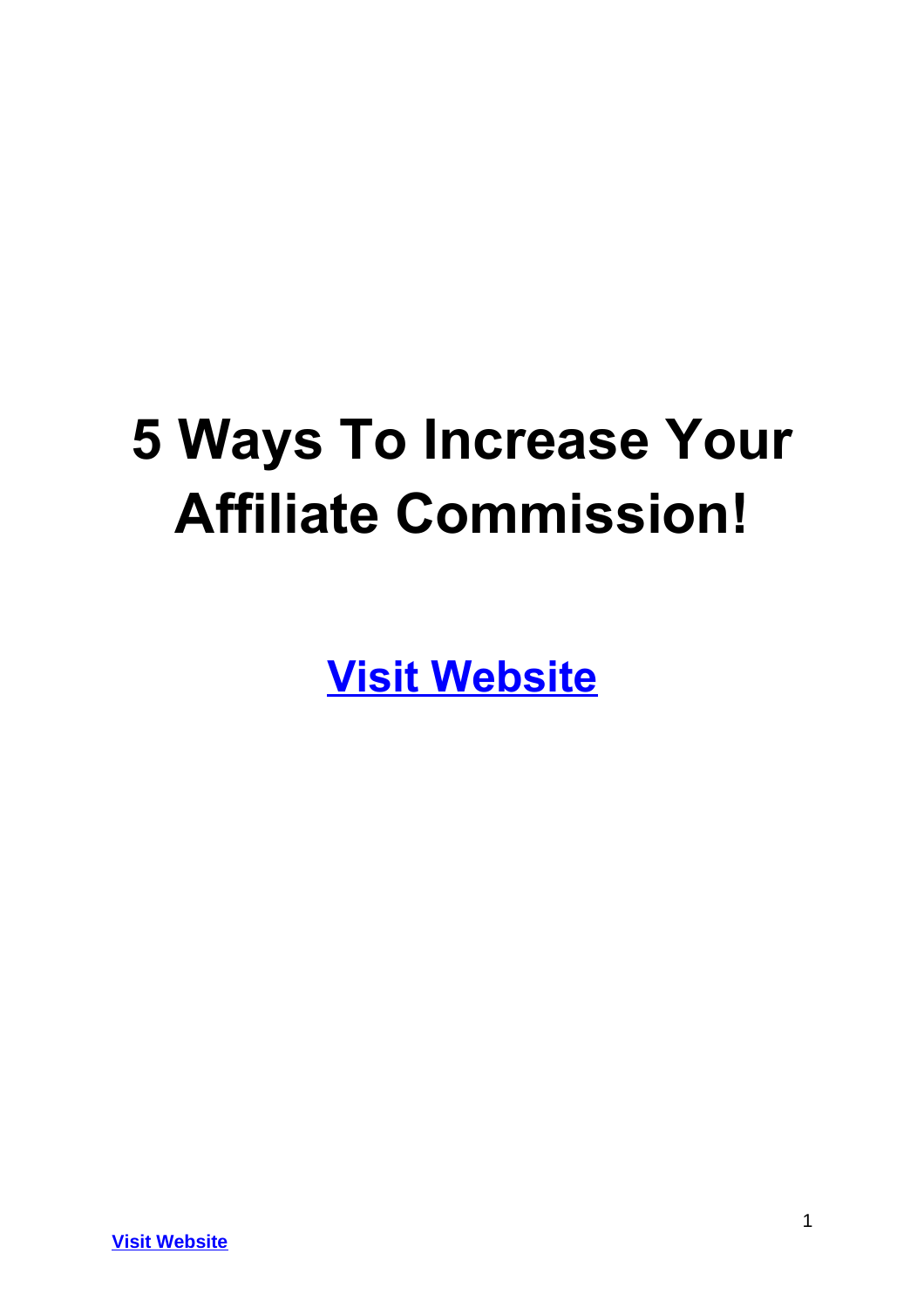# **1. Seek Out Recurring Billing Offers to Promote**

If you want to make a lot of money with affiliate marketing, then you need to sell more products and more expensive products to your **existing customers**.

That's because *it's easier to persuade an existing customer* to buy something else (as opposed to finding a brand-spankingnew customer and persuading him or her to buy something for the very first time).

Now here's a ridiculously easy way to make those backend sales:

#### *Promote recurring billing products.*

Just as the name suggests, recurring billing (also called "continuity") are those sales that happen automatically. The customer is charged automatically – typically on a weekly or monthly basis – and the product or service is delivered as long as the customer doesn't cancel.

It's easy for the merchant, the customer and the affiliate.

```
SIDEBAR: You probably have several 
recurring billing contracts lined up both 
personally and for business. Common 
examples include your cell phone contract, 
your web hosing, your monthly payments for 
an autoresponder, any monthly membership 
sites that you've joined, etc.
-------------------
```
Here's the beauty of recurring billing products:

-------------------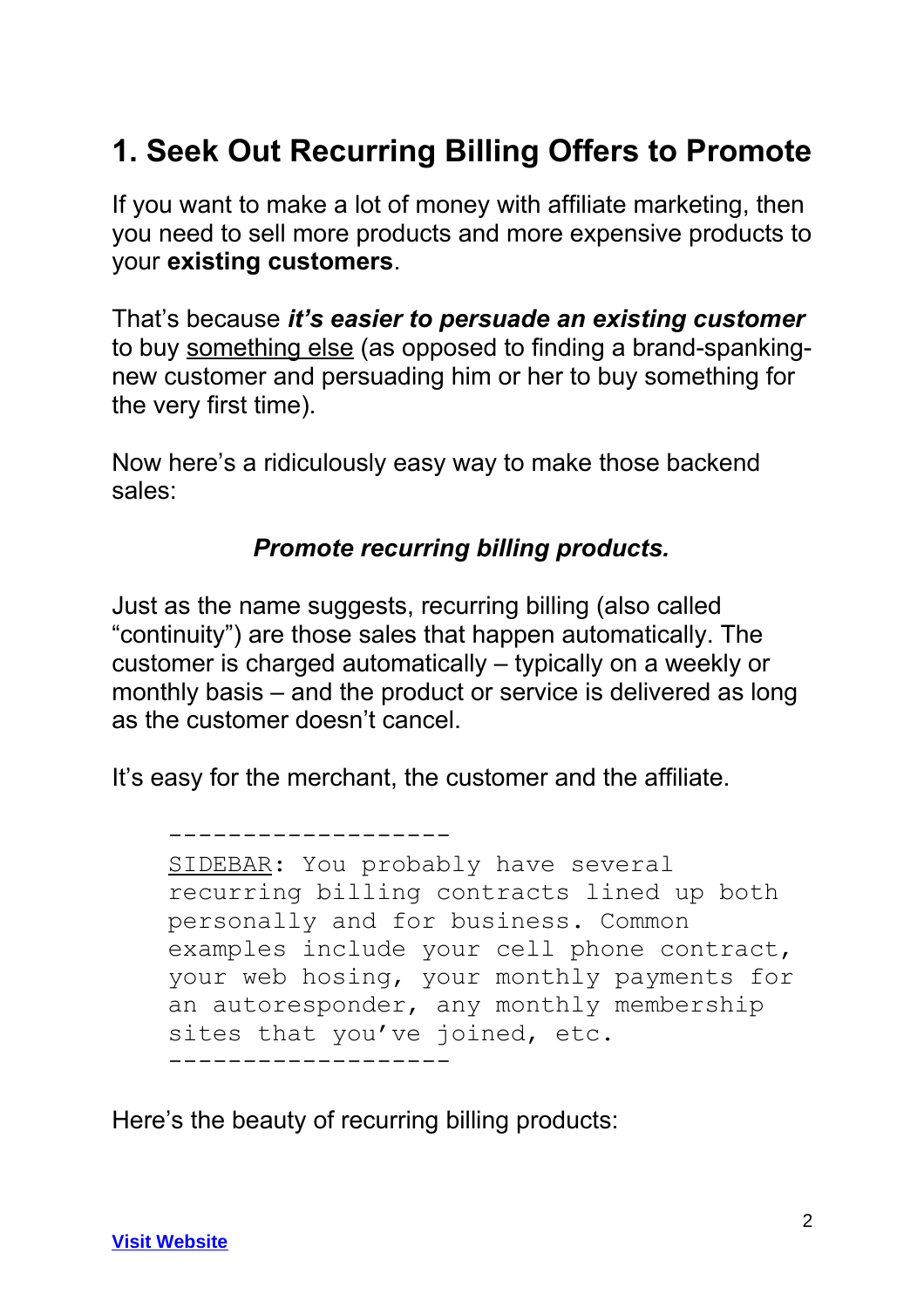#### **All you have to do is find and persuade the customer once… yet you get paid month after month for as long as the customer remains a member.**

That's an easy, passive affiliate income for you!

In fact, Clickbank.com has recurring billing affiliate program.

Which of these is best…

- Promoting Affiliate Offer A which sells for \$24.00 and earns you a 50% commission? Or, all things being equal...
- Promoting Affiliate Offer B which sells for \$24.00 PER MONTH and earns you a 50% commission PER MONTH for as long as the referred customer remains active?

Doesn't take a rocket scientist to figure out "B" stands for "Better"!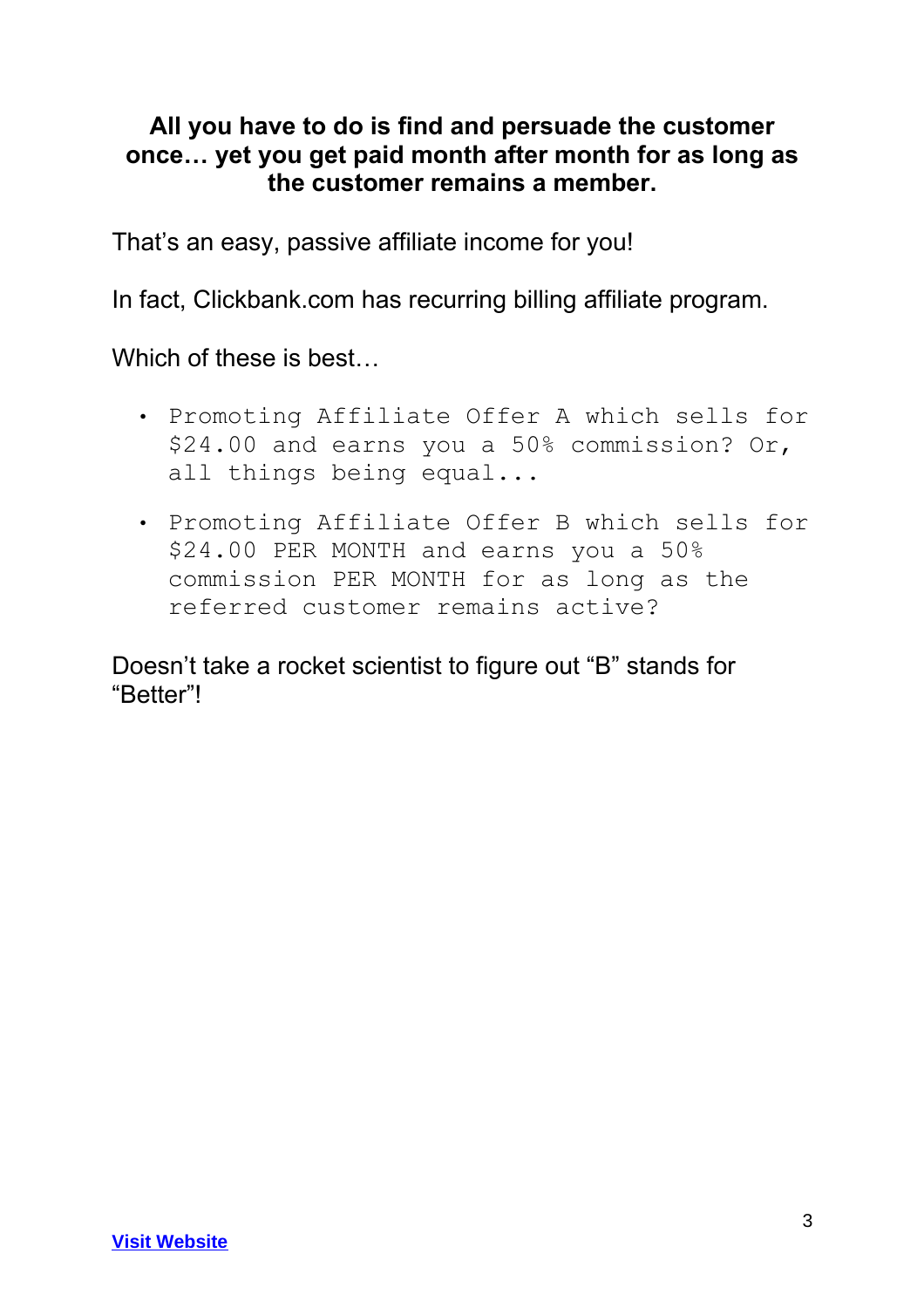### 2. Offer Time-Limited or Number-Limited Bonuses

You probably already know that one quick and easy way to beat your competing affiliates is to add value to the products and services you promote.

So while your affiliates are just promoting the offer as-is, you're giving your customers a valuable freebie if they buy from you.

Example: Let's suppose you're selling a diet book. You can offer a free diet recipe book to anyone who buys from your link. And you can bet more people will buy from your link simply because they get more bang for their buck.

But here's the problem: More affiliates are catching onto this little trick. And consumers are beginning to realize that they can go "bonus shopping" to find the best deal.

The solution?

#### **Kick your potential customers into immediate action by offering them a time-limited or number-limited bonus.**

Such as:

- **A time-limited bonus ends at a certain time** in fifteen minutes, an hour, at midnight, 24 hours from now, etc. The shorter time the consumer has to claim the bonus, the greater the sense or urgency.
- **A number-limited bonus means the first X number of people who act now get the bonus**. This technique is particularly powerful when you provide constant updates showing how many bonuses are left. For example: "*Hurry, just 50 47 33 25 18 bonuses left!*"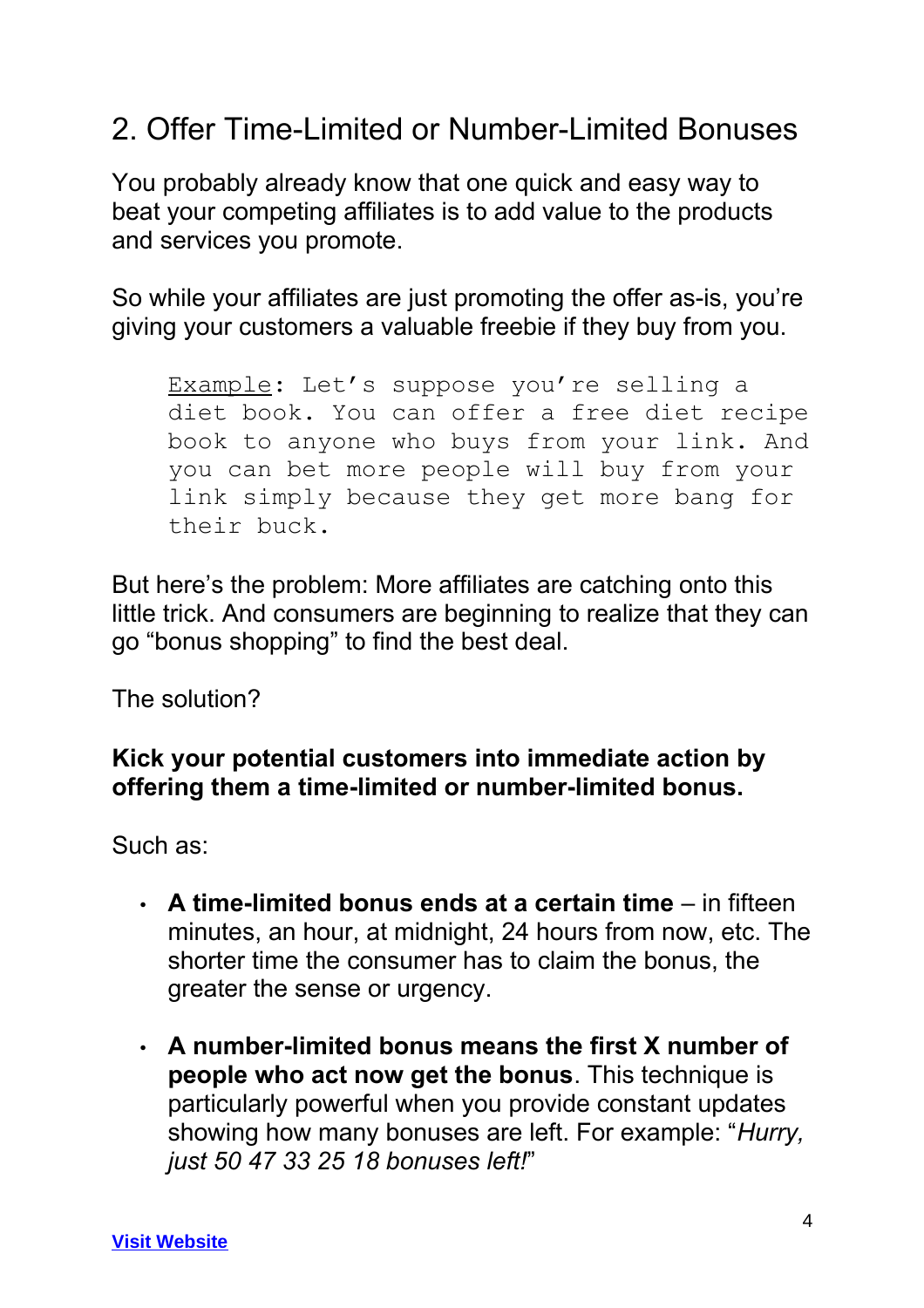So what should you offer as a bonus? Here are five ideas:

- 1. An ebook or special report that compliments the main product. You can even use private label rights material to create this bonus.
- 2. Access to a customer-only webinar. (*Hint: Ask the product owner to be your guest!*) You'll also have the recorded call to offer as a bonus to future customers.
- 3. A video that compliments the main product.
- 4. Software or other tools that compliment the main product. For example, you could offer a calorie counter as a bonus to a diet product.
- 5. If you're an expert in the subject, offer a free email or telephone consultation.

There are lots of options available at your disposal. The important thing is this: you offer an incentive for those ordering through your link.

*Firstly, it allows you to create some "urgency" by setting either a numerical or time limit.*

*Secondly, it allows you to offer something more than your competitors.*

Bottom line: it's gonna increase your affiliate commissions!

And that is, after all, why you're here.

Want me to give you a GREAT hint on how to really make this strategy work like crazy? Here it is…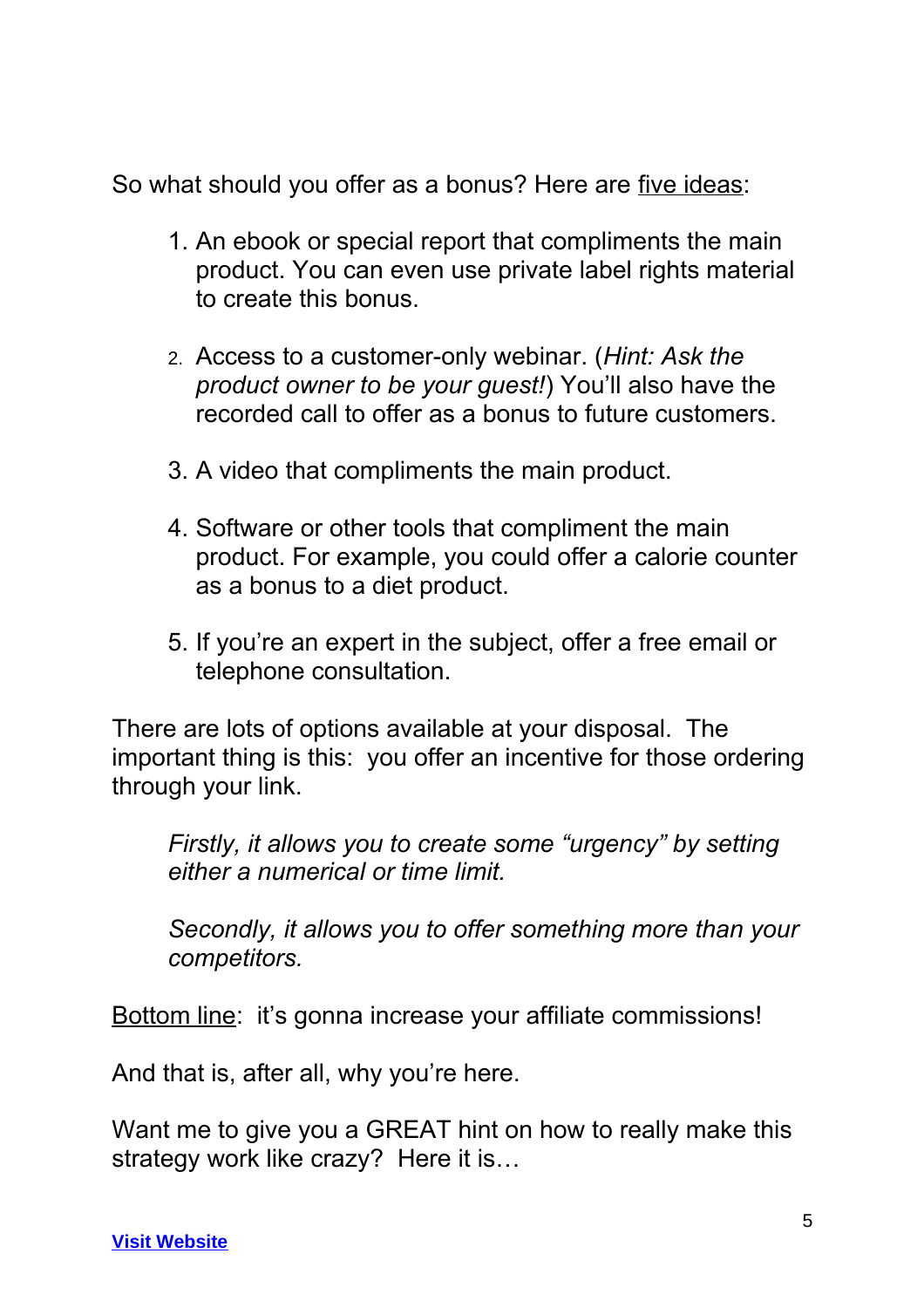#### *Create a special report to give away, register a domain for it, write a salesletter for it and instead of creating an order link, make it exclusively available for those who order through your affiliate link!*

In other words, you dramatically increase the "perceived value" of the report. It has it's own domain. It has a full salesletter that describes it and creates interest in it. Only it's not available for sale at any price.

You've made the reader "want" it, but force them to order a product through your affiliate link in order to get it.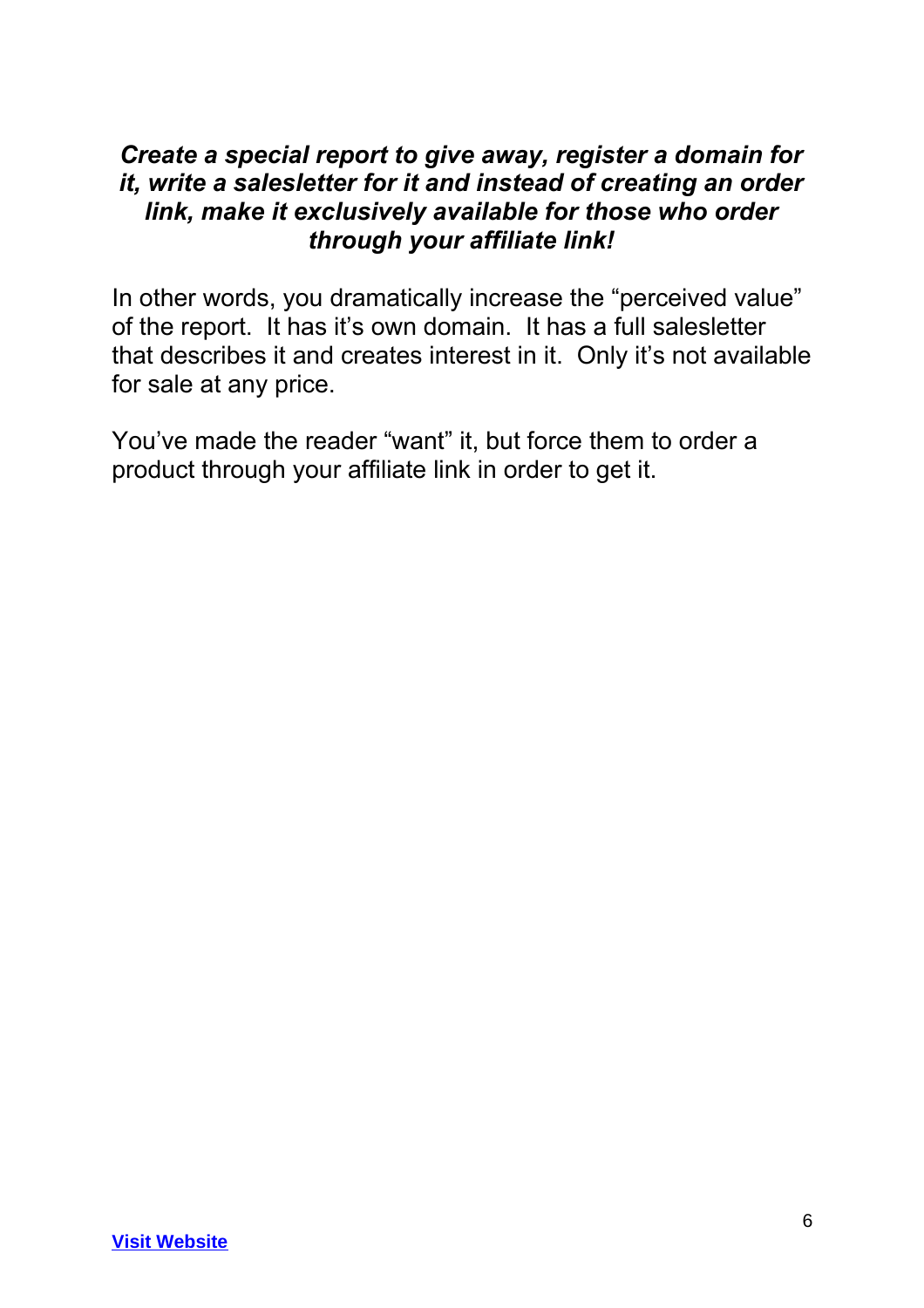# **3. Write Case Studies Showing How You've Achieved Results Using the Product**

People are looking for social proof.

They want to see that other people have used and enjoyed the product.

But here's the thing – most of the social proof your prospects see is absolutely lame. They'll see a review for a diet book that says, "*Fast read! I love this stuff!*" They'll excitedly read one affiliate's opinion on an affiliate marketing book only to find it says, "*WOW! This is truly amazing! I know I'll make a gazillion dollars with these tips!*"

Your prospects AREN'T looking for a thriller (otherwise they'd be reading Steven King). They aren't looking for theory. Instead –

#### **They [your prospects] are looking for real proof that the product/service does what it's advertised to do.**

That's where your case study comes in.

Instead of just writing a review that reads like an  $8<sup>th</sup>$  grade book report, you use the product and report your results. And you back up your case study with other forms of proof whenever possible, such as before and after pictures, videos, screenshots, etc.

#### Examples:

• If you're creating a case study for a weight loss book, give a week-by-week account of exactly how much weight you lost, the strengths of the product and the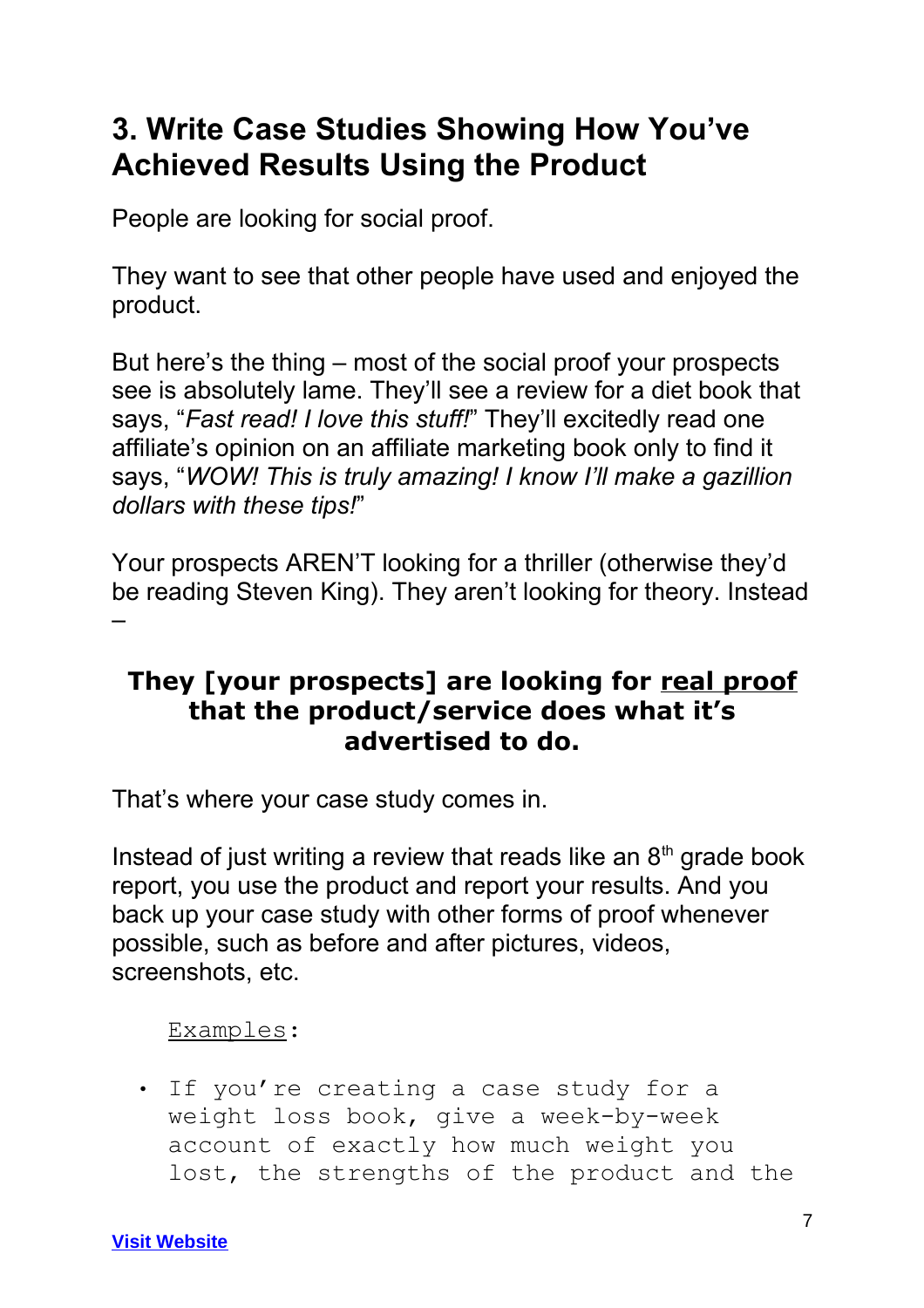product flaws. Be sure to post before and after pictures and measurements.

• If you're creating a case-study for a dog training book, video tape yourself training your dog using the method. Then edit the tape to show how well it works (without giving away the product's secret).

Remember, the more specific your case study, the more credible it will be – and the more money you'll make in affiliate commissions!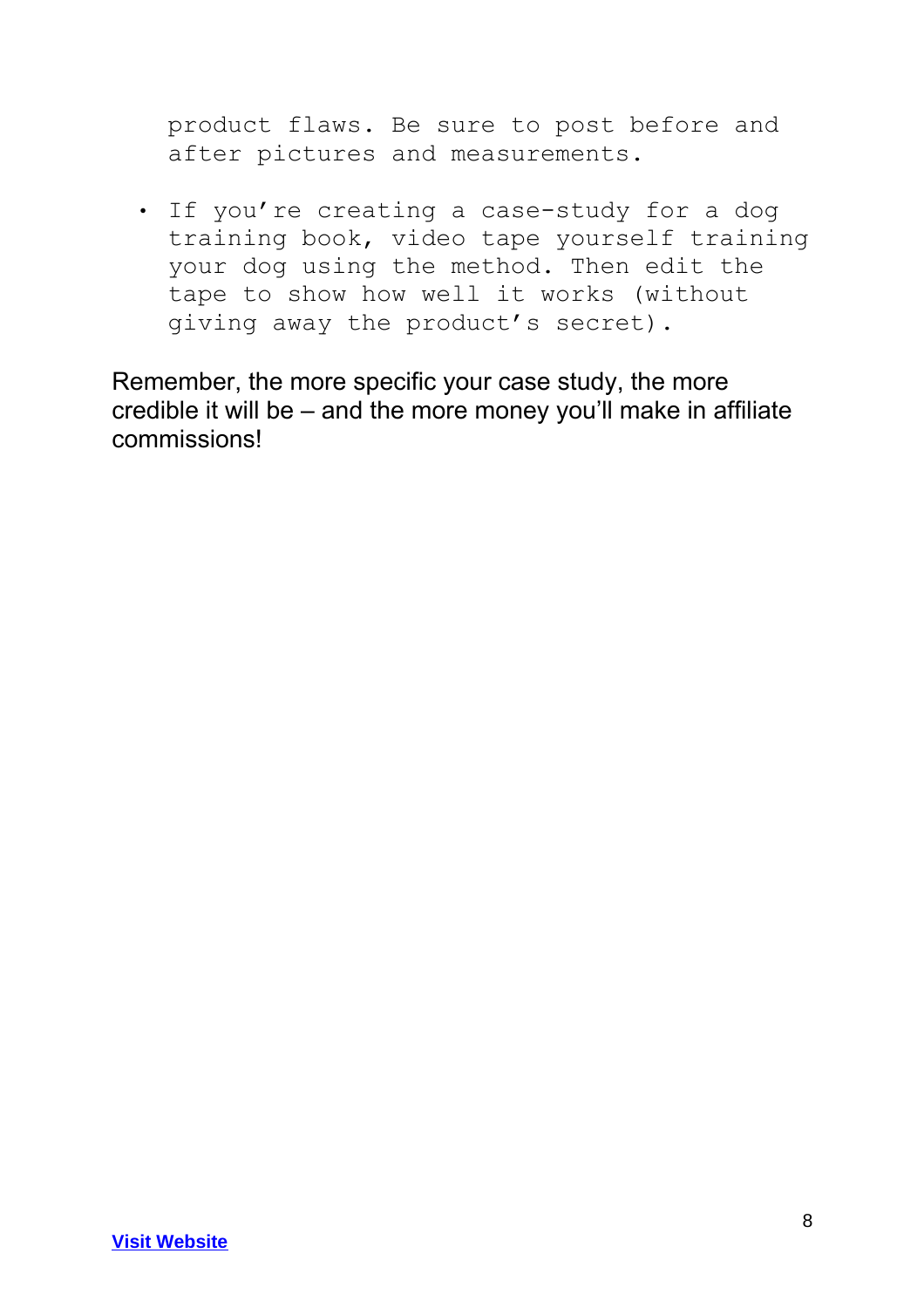# **4. Develop Your Own Ads and Content**

Think about this from your customer's perspective.

If she's on a lot of mailing lists, and/or if she's doing some product research, she's bound to run into many affiliates who are all promoting the same product.

Problem is, she's going to run into the same ads over and over. And if she's on multiple mailing lists, she's going to get the exact same email repeatedly.

Eventually she's going to develop ad blindness for all these similar ads. And when she sees that same email coming into her inbox, she'll delete it.

Do you see the problem?

#### **If you use the same ads and content as everyone else – AND if you're not one of the first your prospect encounters – she won't be buying from you.**

That's why you need to develop your own ads and content.

*Truth be told, some people get downright angry when they see the same ads coming in from multiple affiliates … and they'll even unsubscribe from your list and stop visiting your blog if they are one of these people who get offended!*

If the affiliate vendor provides pre-sell content, you can use it as a base for your own materials.

Here's how:

**Tip #1: Rewrite the email subject line.** Your subscribers will decided whether to open your email (or not) based largely on your subject line. If you use the same subject as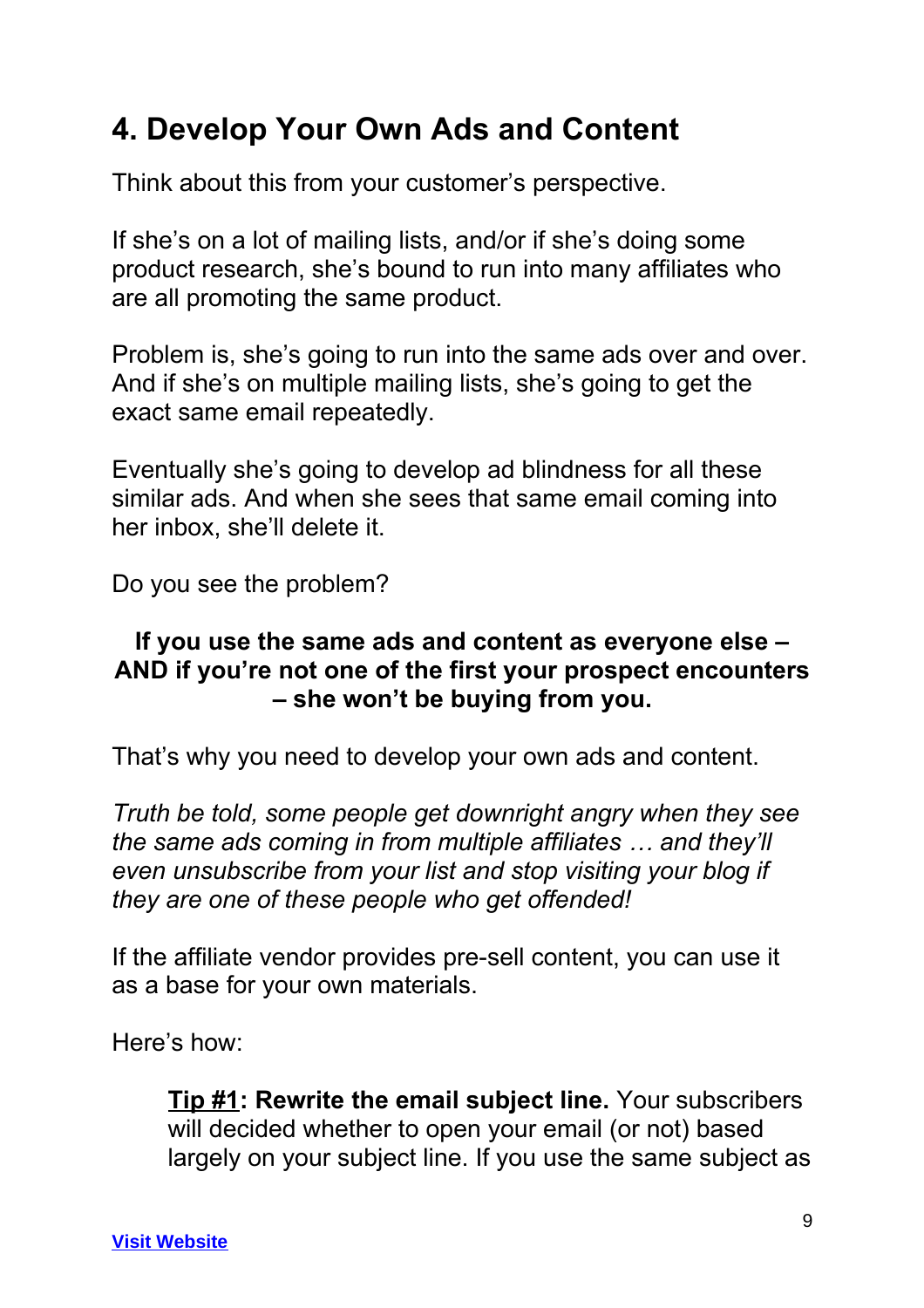all the other affiliates, your email will get deleted without getting opened.

Likewise, if you're posting a sales letter on your blog, change that headline (as the headline is the most-read part of a sales letter, and thus will be most recognizable to your prospects).

**Tip #2: Change the opener.** Here's where you can really write from the heart and make this ad your own. If you've had experience with the problem – or if you know someone who has – tell the story (which will help the reader identify with you). Or you can use the opener as a product review. Either way, make it your own… in your own voice.

**Tip #3: Tweak the bullet points.** The bullet points are where you lay out the benefits of the product. Tweak them to make them yours (in much the same way you tweaked the headline/subject line), while retaining the overall benefit.

**Another option:** You can instantly separate yourself from the other affiliates by writing your own ads.

Note: When you write your own ads, they're in your voice. They're from the heart. They include your opinions, case study results and perceptions. And that means more sales.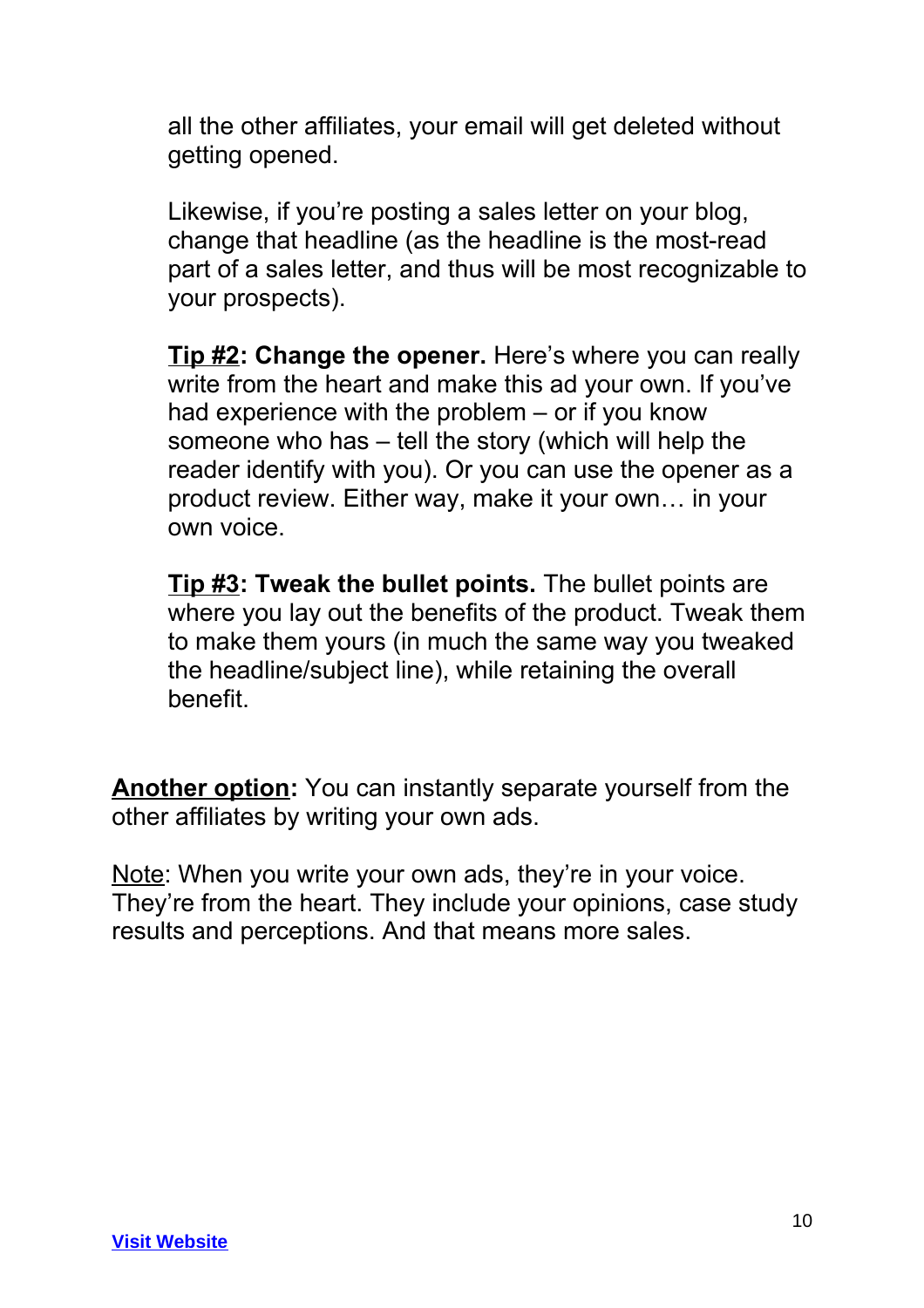## **5. Minimize Lost Commission by Cloaking Affiliate Links**

Sometimes when you're promoting a product, your prospect "cut off" your affiliate ID at the end of a link so that they bypass your link and go straight to the vendor's page.

Maybe they think they'll get a better deal that way. Maybe they hate the thought of someone making money just because they clicked on a link. Or whatever the reason could be.

#### **Anyway you slice it, you're losing money. And that's why you need to start hiding your affiliate links.**

One of the easiest ways to do it is to purchase a new domain and make the index page of that domain forward to your affiliate link.

You can also just use one of your existing domains, create a new page on that domain, and redirect that page to your affiliate link.

**Here's another bonus idea:** If you're promoting an affiliate program that closes down, you want have dead links floating all over the Internet (in ebooks, reports, videos, articles, blog posts, etc).

Simply change all your redirect links to point to a different (but similar) product. And just like that, you save thousands of dollars in commissions!

Sometimes increases mean minimizing decreases. In this case, you can earn more affiliate commissions by minimizing the loss of commissions through theft and bypasses.

These 5 ways will definitely help you to make more affiliate commissions!